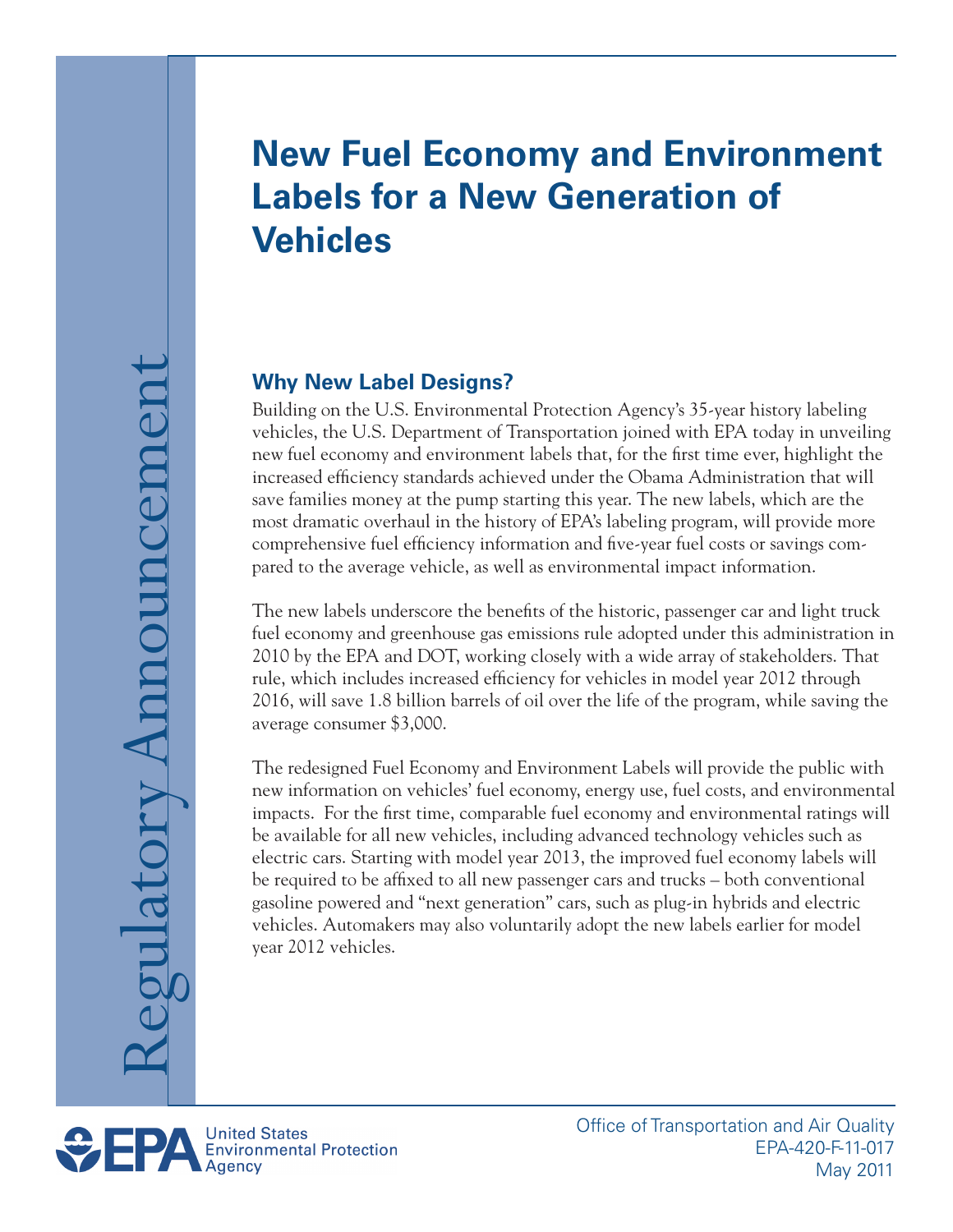Specific features on the new Fuel Economy and Environment Labels include:

- New ways to compare energy use and cost between new-technology cars that use electricity and conventional cars that are gasoline-powered.
- Useful estimates on how much consumers will save or spend on fuel over the next five years compared to the average new vehicle.
- Easy-to-read ratings of how a model compares to all others for smog emissions and emissions of pollution that contribute to climate change.
- An estimate of how much fuel or electricity it takes to drive 100 miles.
- Information on the driving range and charging time of an electric vehicle.
- A QR Code<sup>®</sup> that will allow users of smartphones to access online information about how various models compare on fuel economy and other environmental and energy factors.

In addition, a new interactive tool at www.fueleconomy.gov will allow drivers to enter their zip code and estimate the greenhouse gas emissions from charging and driving a plug-in hybrid or electric car where they live. The site www.fueleconomy.gov also enables drivers of all types of vehicles to enter personalized information like local gas prices along with individual driving habits to get best possible cost and energy-use estimates.

EPA and NHTSA conducted extensive research to inform the development of this new label. This includes reviewing input from an expert panel, focus groups, public hearings, and more than 6000 public comments. For more information on how the new label were developed, see www.epa.gov/otaq/carlabel/regulations.htm

# **What Information Will I See on the New Labels, and How Can It Help Me?**

**Labels for gasoline and diesel vehicles (see figure 1):**

- **• Fuel Economy:** Miles per gallon (MPG) estimates. The combined City/Highway estimate is the most prominent to allow quick and easy comparison to other vehicles.
- **• Comparable Fuel Economy:** Information to compare the vehicle's fuel economy to other vehicles in the same category (e.g., among all small SUVs) and to find out the highest fuel economy among all vehicles.
- **Fuel Consumption Rate:** The estimated rate of fuel consumption, in gallons per 100 miles, for combined city and highway driving. Unlike MPG, consumption relates directly to the amount of fuel used, and thus to fuel expenditures.
- Fuel Economy and Greenhouse Gas Rating: One-to-ten rating comparing the vehicle's fuel economy and tailpipe carbon dioxide  $({\rm CO}_2)$  emissions to those of all other new vehicles, where a rating of 10 is best.
- **CO<sub>2</sub> Emissions Information:** Tailpipe CO<sub>2</sub> emissions in grams per mile for combined city and highway driving and the emissions of the vehicle with lowest  $\mathrm{CO}_2$  emissions.
- **Smog rating:** A one-to-ten rating based on exhaust emissions that contribute to air pollution.
- **Fuel Costs:** An estimate of how much more (or less) the vehicle will cost to fuel over five years relative to the average new vehicle, as well as its estimated annual fuel cost.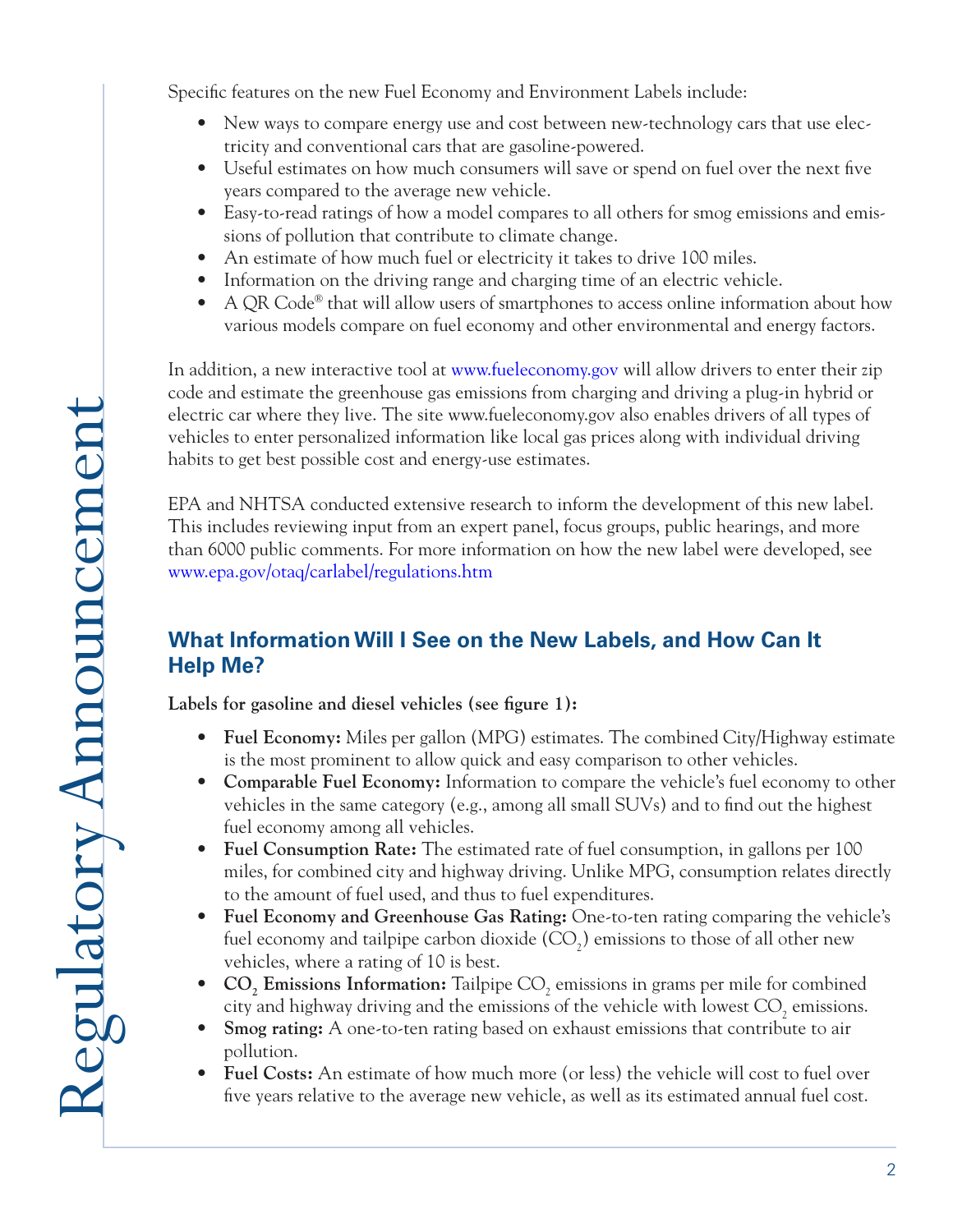- Web site URL: The web site, www.fueleconomy.gov, provides additional information and tools that allow consumers to compare different vehicles.
- **Smartphone interactive tool:** A symbol (also known as a QR Code®) that smartphones can read to reach a website that will provide additional and customizable information about the vehicle.

Figure 1. New Label - Gasoline Vehicles



**Labels for advanced technology vehicles may contain additional information (see figures 2 and 3):**

- **• Driving Range:** Identifies how many miles EVs (electric vehicles), PHEVs (plug-in hybrid electric vehicles), FCVs (hydrogen fuel cell vehicles), and CNG (compressed natural gas) vehicles can go before recharging or refueling.<sup>1</sup>
- Charge Time: Identifies the amount of time it takes to charge EV and PHEV batteries.
- **Different Modes:** Some vehicles, such as PHEVs, may have two or more different operating modes – such as all-electric, blended gas and electric, and gasoline-only. The labels will provide certain information for different operating modes.
- **Fuel Economy:** The label shows fuel economy for advanced technology vehicles in miles per gallon of gasoline-equivalent (MPGe). A gallon of gasoline-equivalent means the number of kilowatt-hours of electricity, cubic feet of CNG, or kilograms of hydrogen that is equal to the energy in a gallon of gasoline.
- **Energy Consumption Measurement:** Fuel consumption is expressed as a unit of fuel purchased (e.g., kilowatt-hours) per 100 miles.

<sup>&</sup>lt;sup>1</sup> Vehicle manufacturers may voluntarily include E85 range information on the labels for ethanol flexible fuel vehicles.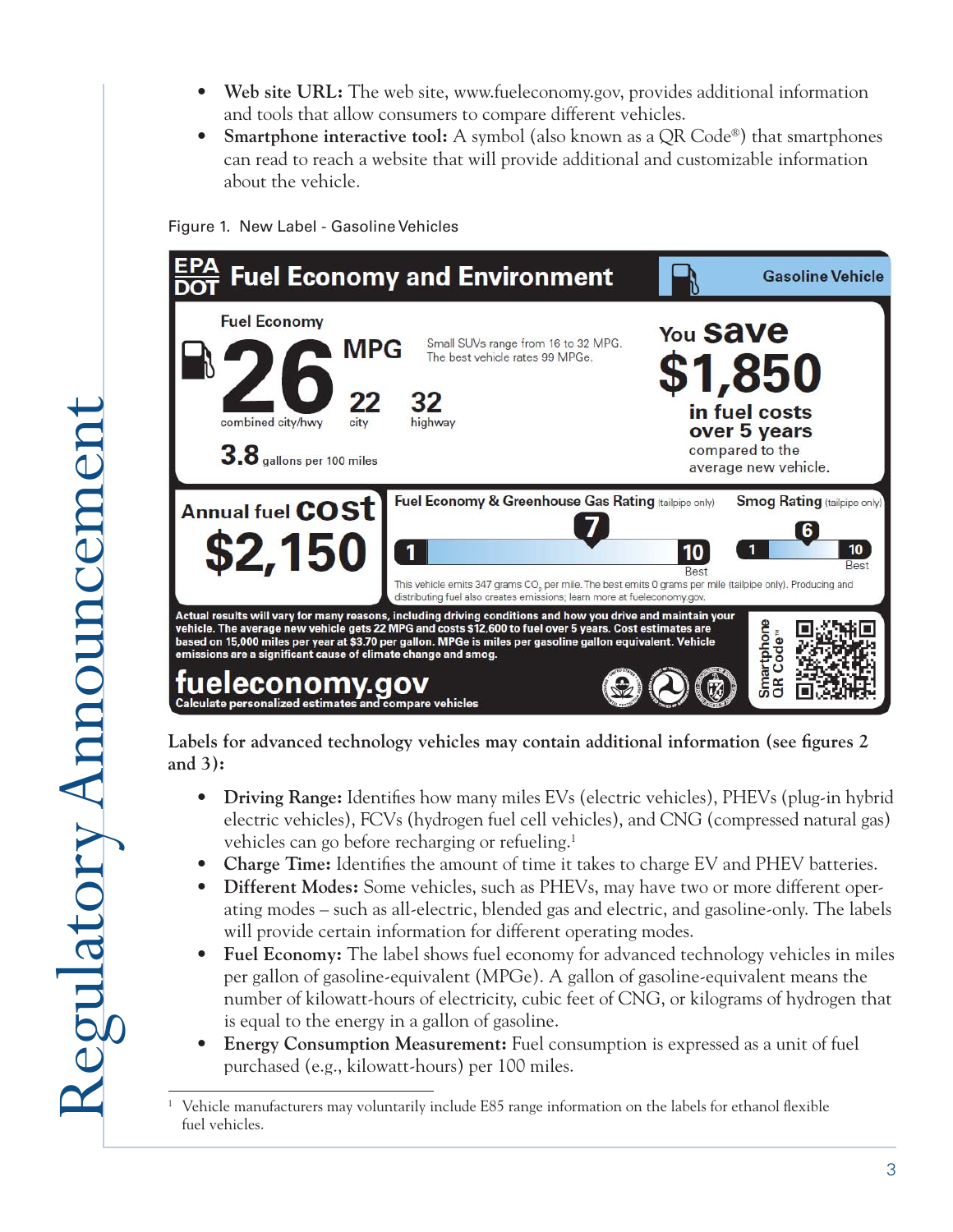Figure 2. New Label — Electric Vehicles



 $2<sup>2</sup>$  Label shown is for a PHEV that operates solely on electricity until the battery is depleted and then on gasoline. To see an example label for the other type of PHEV, see www.epa.gov/otaq/carlabel/basicinformation.htm.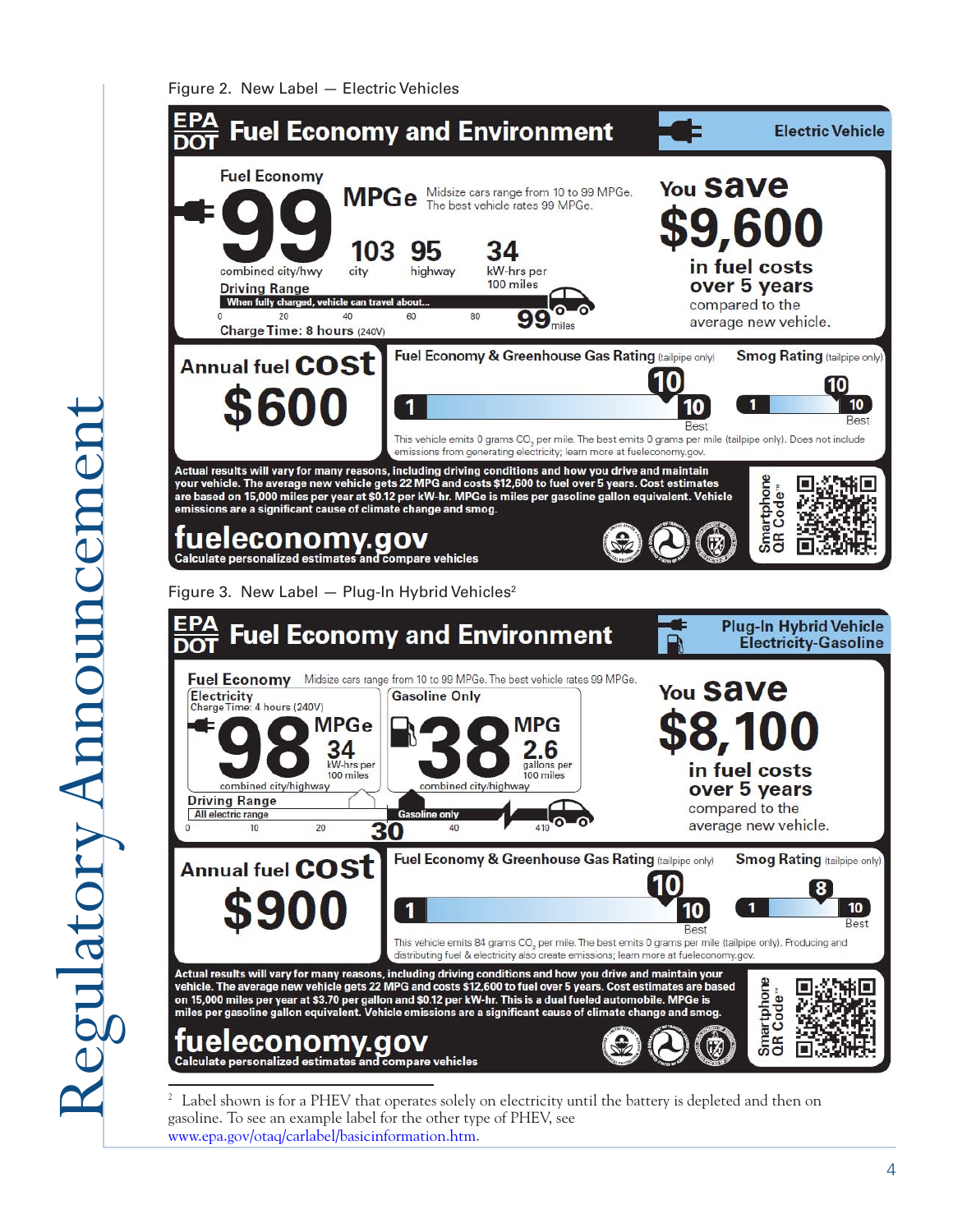## **Why Include all this Information on Advanced Technology Vehicles?**

In the past, more than 99 percent of all new vehicles have operated on petroleum fuels (e.g., gasoline, diesel, or a mostly-petroleum-based fuel blend) and the fuel economy labels of the past were designed for vehicles using these conventional fuels. The automotive market is increasingly offering consumers advanced technology vehicles that run on alternate energy sources. New labels are now required that allow consumers to easily compare all types of vehicles, including the following advanced technology cars:

#### **• Electric Vehicles (EVs)**

For electric vehicles, which operate solely on electricity, the labels include both kilowatthours per 100 miles and miles per gallon of gasoline-equivalent (electricity consumption translated into mpg on an energy-equivalence basis). The use of kilowatt-hours reflects the way in which electricity is sold, similar to the information given on a utility bill. In this case, a lower number is better. Miles per gallon of gasoline-equivalent converts kilowatthours of electricity into gallons of gasoline (based on 33.7 kilowatt-hours per gallon), and reflects the more familiar mpg-type approach for a fuel that is very different from gasoline. In this case, a higher number is better.

The labels also show how far EVs can travel on a fully-charged battery and how long it takes to charge the battery from a dedicated 240 V outlet (i.e., the type often used for an electric dryer), or a standard 120 V wall outlet, depending on what the charging capability of the vehicle is.

The GHG emissions estimates and ratings shown on the label are tailpipe-only emissions. This means that the carbon dioxide emissions on EV labels will be zero, given that all of the  $\mathrm{CO}_2$  emissions associated with EV operation occur at the power plant and other upstream sources. The web site www.fueleconomy.gov features a tool that allows interested consumers to estimate the GHG emissions associated with charging an EV's battery in their region of the country.

**Plug-in Hybrid Electric Vehicles (PHEVs)** 

PHEVs can run on:

- 1. batteries, charged from the electric grid, and electric motors;
- 2. a combination of both gasoline and plug-in electric operation; and
- 3. gasoline only, like a conventional hybrid vehicle.

Depending on how they are designed, PHEVs can operate in two or three of these operating modes. Because of these design choices, PHEVs are the most complex technology for a vehicle label.

For PHEVs, the agencies' goal was to provide as much information as possible about each operating mode (all-electric, blended, and gasoline- only). This allows consumers to tailor the information about each operating mode to their own driving habits. Because there are multiple operating modes, the agencies chose to eliminate some information found on the labels for other technologies to keep the label readable.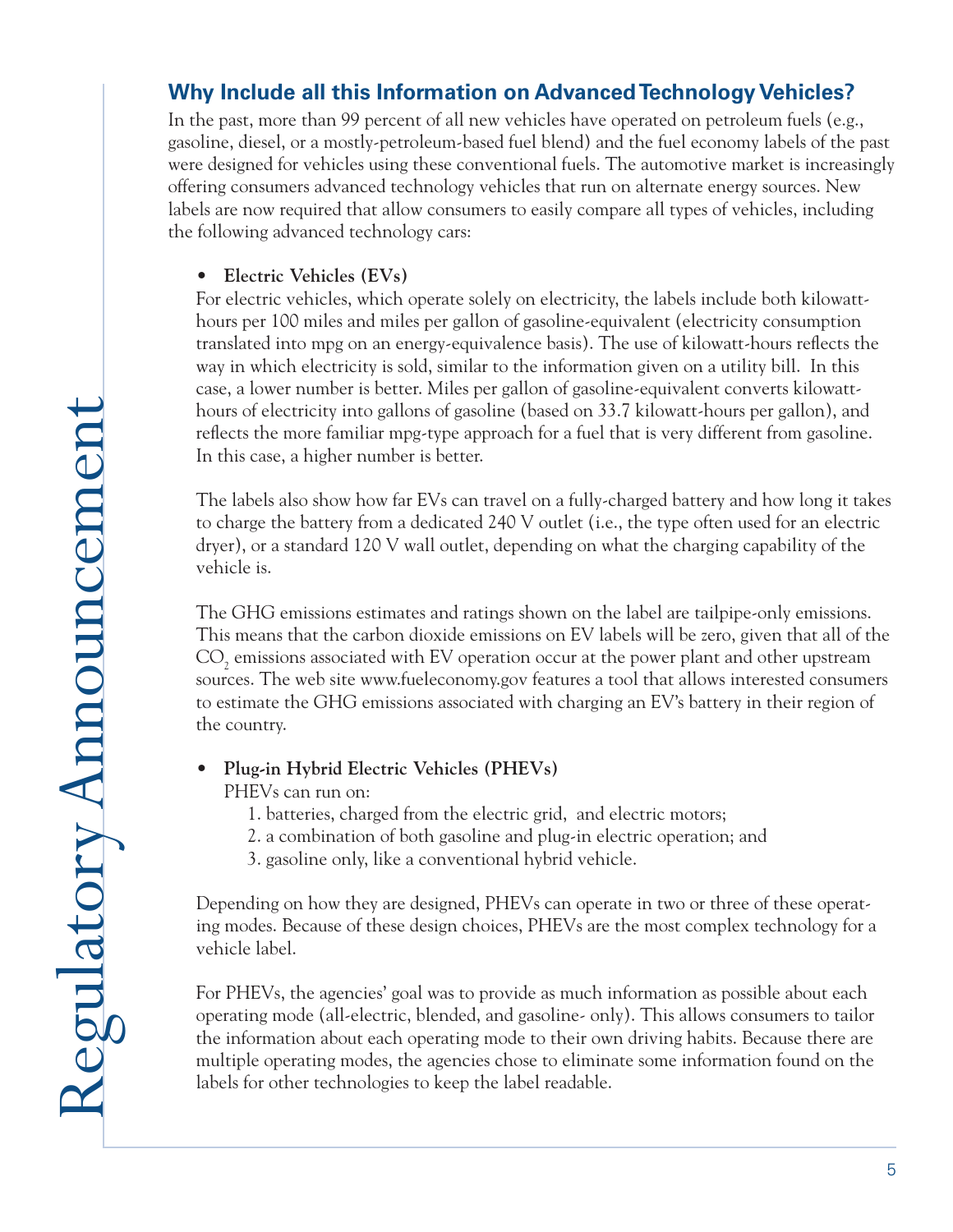For example, the labels show only the combined MPG or MPGe for each mode rather than also including city and highway fuel economy estimates. The agencies also chose to provide a single overall value for other parameters, such as tailpipe  $\mathrm{CO}_2$  emissions, 5-year fuel savings, annual fuel cost, and the various overall ratings rather than values for each operating mode. To calculate these values, the agencies considered the relative operation on electricity versus on gasoline for the typical driver.

#### **• Other Vehicle Technologies**

The labels for other technologies, such as FFVs (flexible fuel vehicles), hydrogen FCVs (hydrogen fuel cell vehicles), and CNG (compressed natural gas) vehicles, are based on refinements to gasoline and diesel vehicle labels.

To view the label designs for these other vehicle types, please visit our website at: www.epa.gov/otaq/carlabel/basicinformation.htm

## **How do the Labels Help Me Save Fuel Costs and Reduce Consumption?**

#### **Saving Fuel Cost**

The new labels show the calculated fuel cost over a five-year period for the vehicle compared to the average new vehicle. If the vehicle would save the consumer money over the average vehicle, the label would state, "You save \$x,xxx in fuel costs over 5 years compared to the average new vehicle." If the vehicle would be more expensive to operate than the average vehicle, the label would state, "You spend \$x,xxx more in fuel costs over 5 years compared to the average new vehicle." These estimates are based on 15,000 miles per year, for five years, and a projected gasoline (or diesel) price for the year from the U.S. Energy Information Administration.<sup>3</sup> Fuel prices will typically be updated annually in coordination with the Department of Energy.

The label also shows the estimated annual fuel cost for the vehicle as required under the Energy Policy and Conservation Act. This estimated cost is based on 15,000 miles per year and the projected fuel price for the year.

#### **Reducing Fuel Consumption**

While a miles per gallon (MPG) estimate is a required feature that has appeared on the fuel economy label for several decades, this metric can be potentially misleading when consumers compare fuel economy improvements, particularly when they use it in place of fuel costs. The following chart shows the non-linear relationship between gallons used over a given distance and miles per gallon. The fuel savings, in gallons, for a vehicle that gets 10 MPG versus a vehicle that gets 15 MPG is about 33 gallons (assuming 1000 miles). On the other hand, the fuel savings in gallons, for the same 5 MPG fuel economy jump, for a 30 MPG versus a 35 MPG vehicle is only about 5 gallons (see figure 4).

<sup>&</sup>lt;sup>3</sup> Fuel cost assumptions for other fuels such as electricity, CNG, or hydrogen will be selected in coordination with the Department of Energy.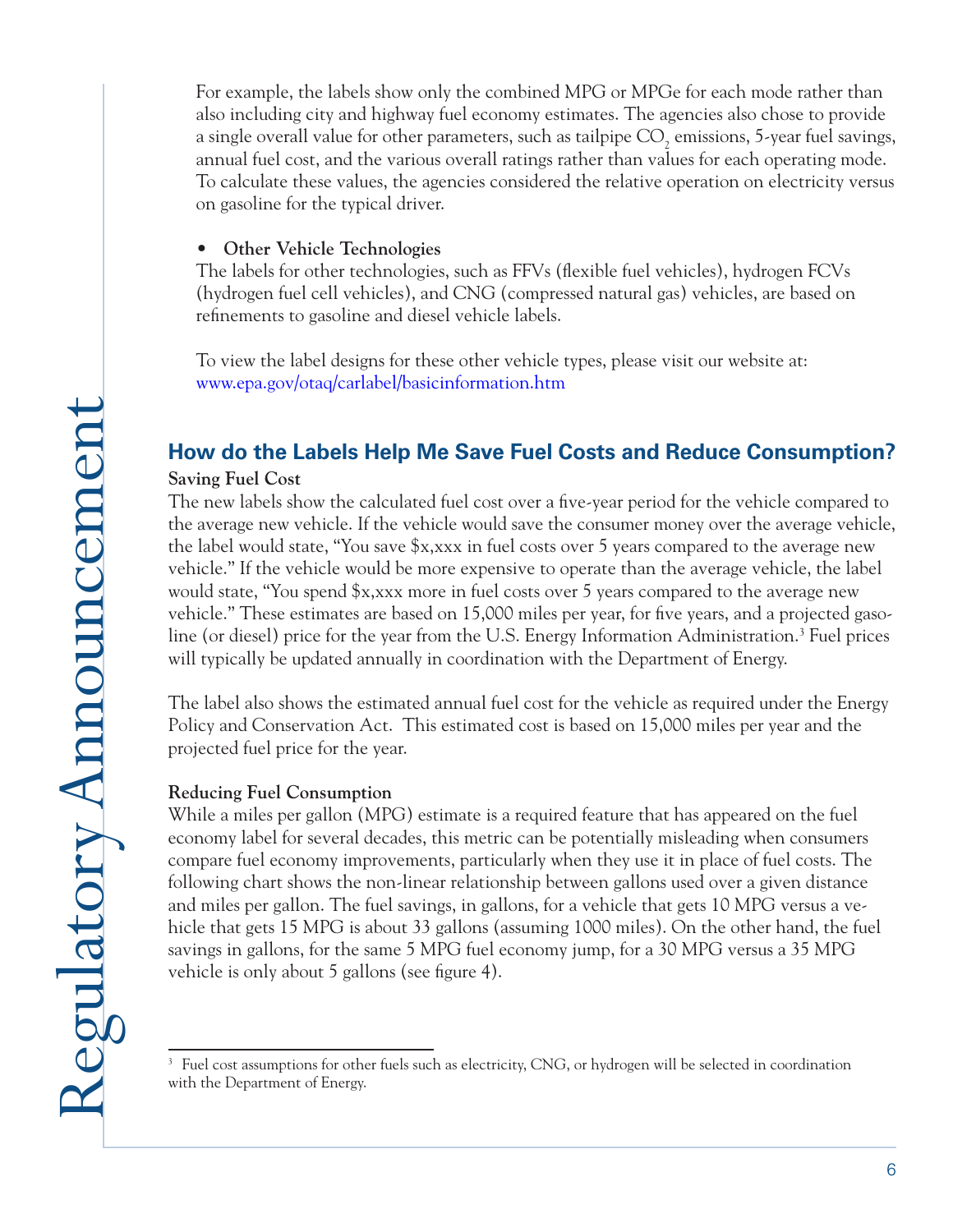



This "MPG illusion" demonstrates why it may be more meaningful to express fuel efficiency in terms of consumption (e.g., gallons per mile or per 100 miles) rather than in terms of economy (miles per gallon). A fuel consumption metric allows for more accurate energy usage comparisons among vehicles.

The revised label includes both fuel economy and consumption information for all vehicle types.

## **What Do the Labels Tell Us about Reducing Greenhouse Gas Pollution?**

The new label assigns each vehicle a rating from 1 (worst) to 10 (best) for fuel economy and greenhouse gas emissions (i.e., how much carbon dioxide the vehicle's tailpipe emits each mile), as shown in Figure 5.4 Consumers may note that higher fuel economy is associated with a better GHG emissions profile.

For more information on this rating system, see www.epa.gov/otaq/carlabel/regulations.htm.

<sup>&</sup>lt;sup>4</sup> There are two ratings that apply to each vehicle  $\sim$  one for fuel economy and one for greenhouse gas emissions -- but in practice most vehicles will display only one rating. This is because carbon dioxide emissions are directly related to the amount of fuel consumed. This relationship varies from fuel to fuel, but both rating systems are based on gasoline vehicles, meaning that gasoline vehicles get the same rating for fuel economy and for greenhouse gas emissions. In cases where the fuel economy performance and greenhouse gas emissions do not yield the same rating, the rating bar will display two pointers.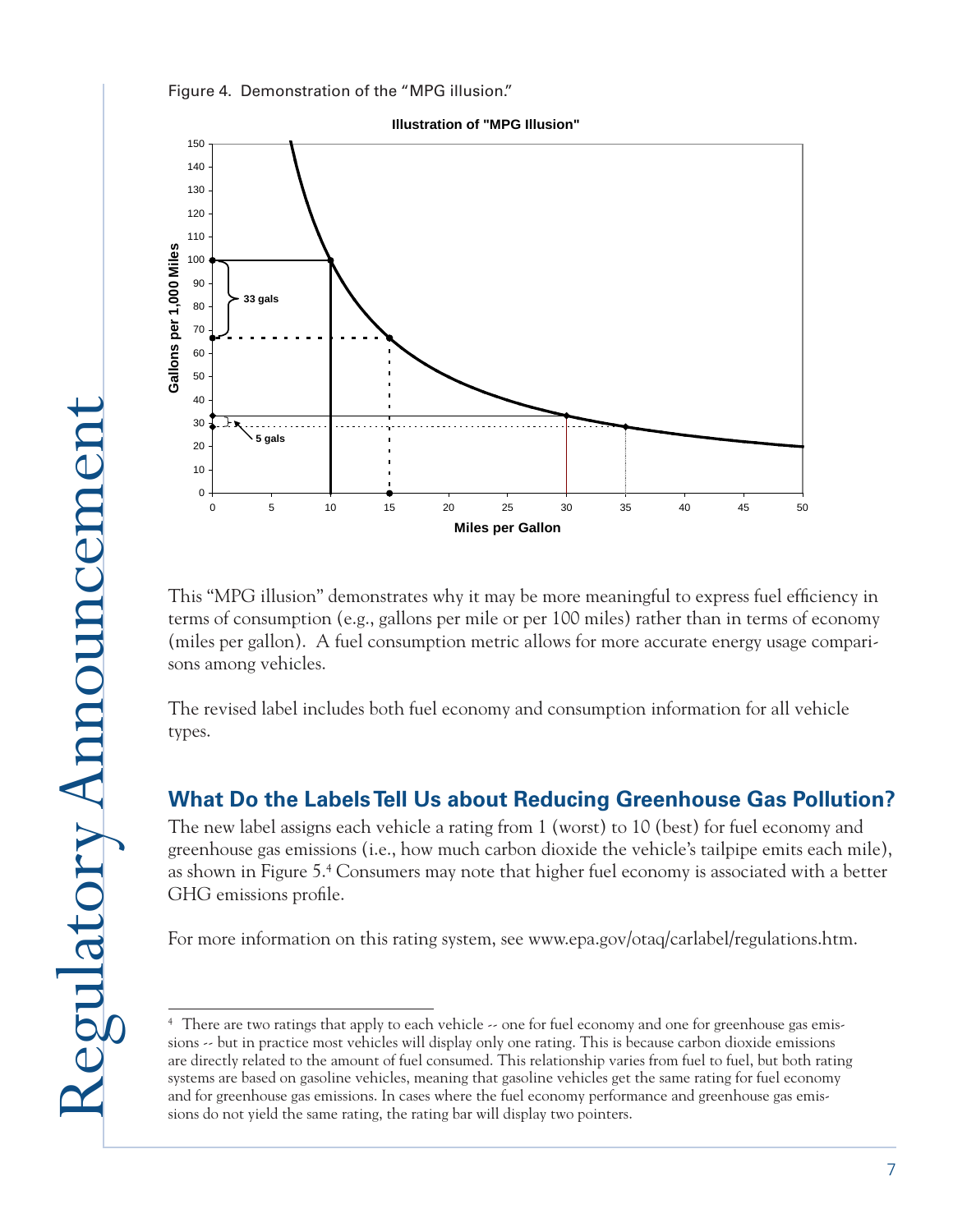| Rating         | <b>MPG</b> | CO <sub>2</sub> (g/mile) |
|----------------|------------|--------------------------|
| 10             | $38 +$     | $\leq 236$               |
| 9              | 31-37      | 237-290                  |
| 8              | $27 - 30$  | 291-334                  |
| $\overline{7}$ | $23 - 26$  | 335-394                  |
| 6              | 22         | 395-412                  |
| 5              | 19-21      | 413-479                  |
| 4              | 17-18      | 480-538                  |
| 3              | $15 - 16$  | 539-612                  |
| $\overline{2}$ | $13 - 14$  | 613-710                  |
| 1              | $\leq 12$  | $711+$                   |

Figure 5. One-to-ten Fuel Economy and GHG Rating

For those vehicles that only run on electricity, the tailpipe emissions are zero. Of course, these vehicles do cause emissions at the electric power plant, with amounts varying greatly based on the source of electricity (such as coal, nuclear, natural gas, hydro, or wind). Consumers can use a calculator tool on the web site, www.fueleconomy.gov, to estimate GHG emissions associated with an EV or PHEV, including emissions from the production and distribution of the electricity used to charge the vehicle in their region of the country.

## **Will the Labels Give Information on Other Pollutants?**

The labels also include a rating for those pollutants that cause smog and other local air pollution. This information, listed as "Smog" on the labels, will be displayed using a slider bar with a scale of 1 (worst) to 10 (best). The scale is based on U.S. vehicle emissions standards, which incorporate specific thresholds for nitrogen oxides, non-methane organic gas, carbon monoxide, particulate matter, and formaldehyde emissions.

## **When Will We See the New Labels?**

Consumers will see the new fuel economy and environment label on all new cars and light trucks in dealer showrooms starting with model year 2013 vehicles. Manufacturers may voluntarily adopt the label for some or all of their 2012 model year vehicles.